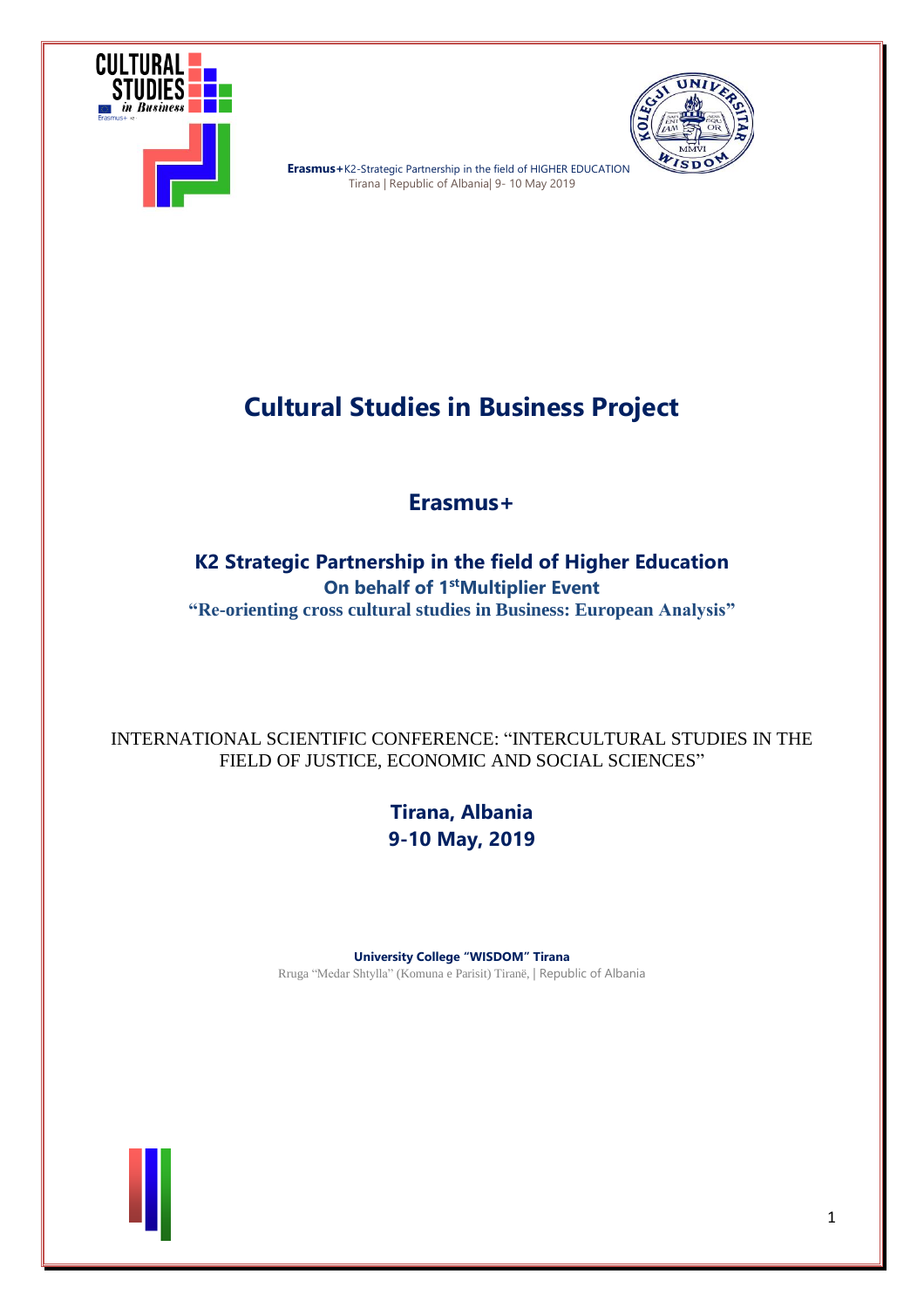



**Er Erasmus+**K2-Strategic Partnership in the field of HIGHER EDUCATION Tirana | Republic of Albania| 9- 10 May 2019

#### **K2 Strategic Partnership in the field of Higher Education Cultural Studies in Business Project**

**First Multiplier Event "Re-orienting cross cultural studies in Business: European Analysis"**

**09-10 May, 2019**

**At University College "Wisdom", Conference Room**

#### **Conference Program**

**Thursday – 09th May Participants Arrival Thursday – 09 May** *University College "Wisdom" Conference Room* **9:30-10:00 10:00-10:15 10:15-10:30 10:30-10:45 10:45-10:55 10:55-11:05 11:05-11:15 PLENARY SESSION Participant Registration** Welcome speech by *Prof. Dr. Lush Perpali*, Rector of University College, "Wisdom" Welcome speech by *Mrs.Brunilda Paskali*, Special Adviser to the President of Republic of Albania Welcome speech by *Mr. Dritan Sallaku*, Sector Chairman, Directorate of Program Development in Education, Sport and Youth Greeting speech by *Prof. Dr. Emilija Stoimenova Canevska*, International Balkan University Greeting speech , *Mr. Daniel Guçe*, Director of Certification, Ministry of Finance and Economy, Albania **Presentation of CSB projects (Partners Universities videos)** *Chaired by: Dr. Valbona Softa*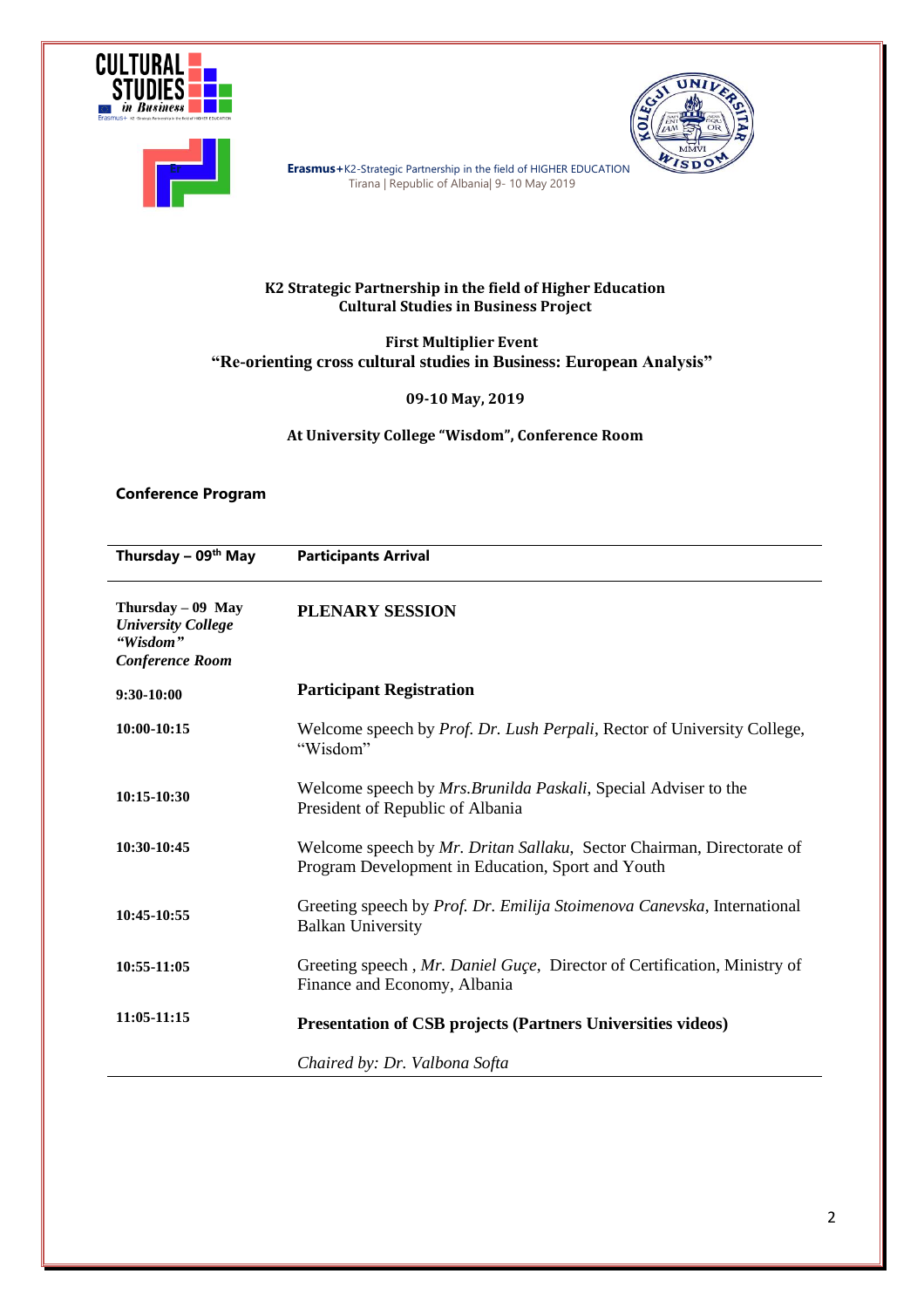|                       | JO<br>Erasmus+K2-Strategic Partnership in the field of HIGHER EDUCATION<br>Tirana   Republic of Albania  9- 10 May 2019                                                                                                               |
|-----------------------|---------------------------------------------------------------------------------------------------------------------------------------------------------------------------------------------------------------------------------------|
| 11:15-11:30           | <b>Coffee Break</b>                                                                                                                                                                                                                   |
| <b>SECOND SESSION</b> | First Multiplier Event: "Re-orienting cross cultural studies in<br><b>Business: European Analysis"</b>                                                                                                                                |
|                       | Discussants: Dr. Lediana Beshaj, Dr.Enriko Ceko, Dr. Edit Bregu, PhD<br>Eric Eduardo Sanchez Chavez, Universita Della Calabria,<br>Chair Dr. Lediana Beshaj                                                                           |
| 11:30-11:45           | Prof. Dr. Emilija Stoimenova Canevska, "Organizational Development -<br>Intercultural Perspective", International Balkan University                                                                                                   |
| 11:45-12:00           | PhD Eric Eduardo Sanchez Chavez, "Recent Political Development Under<br>the Light of Intercultural practices, Department of Political Science<br>Universita Della Calabria (Video Conferencing)                                       |
| 12:00-12:15           | Dr. Enriko Ceko, "Some Thoughts on Business Angels in Albania",<br>University College "Wisdom"                                                                                                                                        |
| 12:15-12:30           | Dr. Edit Bregu, "The Importance of Communication in Business",<br>University College "Wisdom"                                                                                                                                         |
| 12:30 -12:45          | Dr. Lediana Beshaj "In-depth Analysis of the State of the Art of Cultural<br>Studies in Business in Europe"<br>Msc. Lorena Çadri - CSB, research results<br>Msc.Ajla Ngjeliu- CBS, research results                                   |
| 12:45-13:00           | PhD. Bartosz Sobotka, PhD. Tomasz Żminda, PhD. Jakub Bis,<br>"The Influence of Special Economic Zones on Local Economy" Lublin<br>University of Technology & University College of Enterprise and<br>Administration in Lublin, Poland |
| 13:00-13:30           | <b>Buffet</b>                                                                                                                                                                                                                         |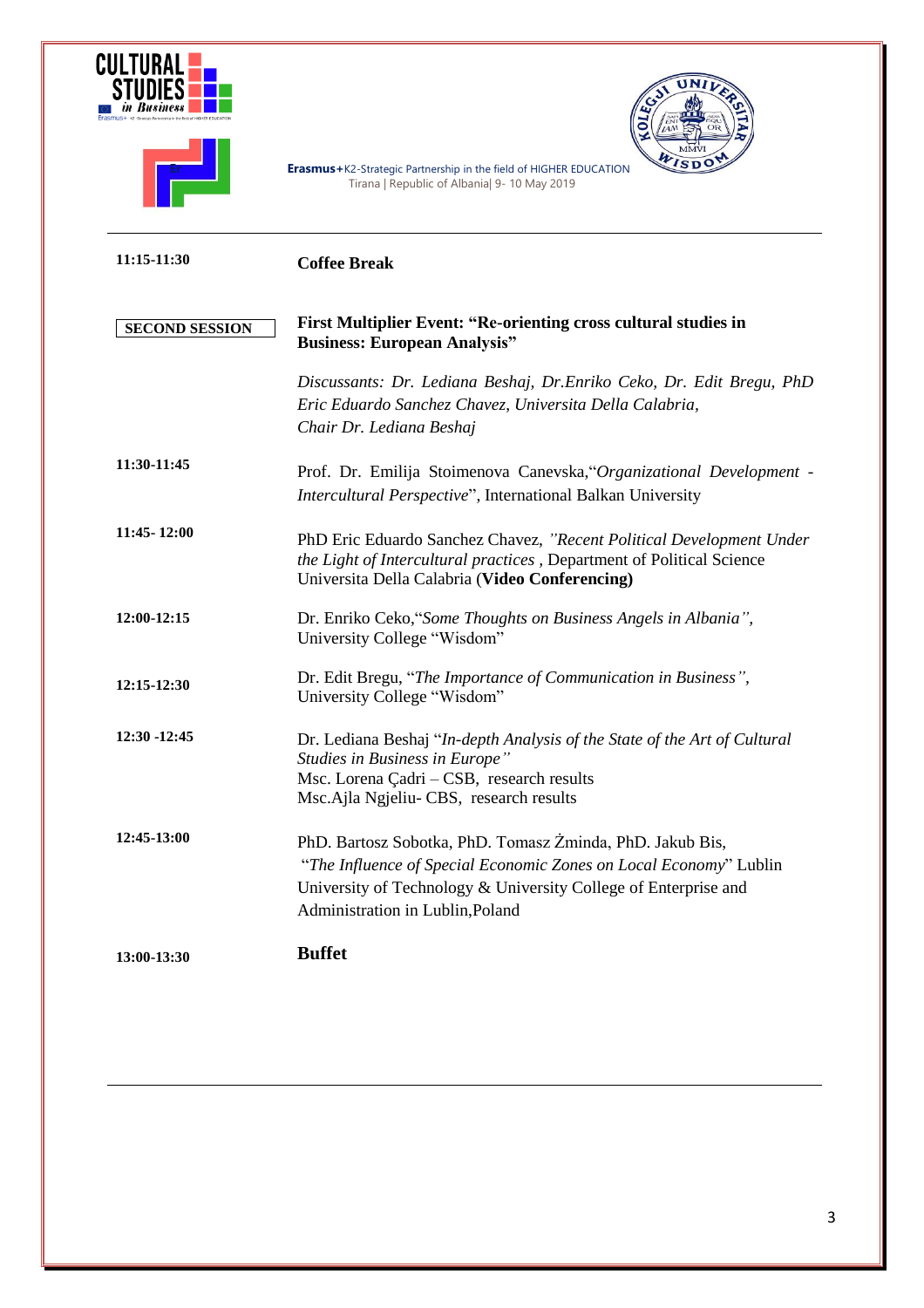



**Er Erasmus+**K2-Strategic Partnership in the field of HIGHER EDUCATION Tirana | Republic of Albania| 9- 10 May 2019



**THIRD SESSION Conference Room 13:30-13:40 13:40-13:50 13:50-14:00 14:00-14:10 14:10-14:20 14:20-14:30 14:30 – 14:40 14:40-15:00** *Discussants, Prof. Dr. Lush Perpali, Dr.Ferit Balla / Chair. Msc. Julvina Gjermeni* Dr. Ferit Balla, Prof. Dr. Lush Perpali, *"Brexit"-"Economic and Financial Consequences of GB and EU"*, University College, "Wisdom" Dr**.** Raimonda Beluli *"Youth Work Market Issues in Albania",*University College, "Wisdom" Msc.Valbona Tolli "*Economic Welfare Scheme and Its Benefit*", Directorate of local, educational and health policies, Tirana Municipality Msc. Erion Muça, "*Cultural Impact in Choosing a Career Path*", Lecturer , Faculty of Social Sciences Msc.Loreta Çico, "*Economic Fraud in Healthcare System*", University College, "Wisdom" Xhesika Çaushi, *"Effective Communication in an International Context",* University College "Wisdom" Msc. Geranda Mulla, "*Youth Employment and Social Business* Workshop with students CSB team University College "Wisdom" Students and civil society organization **Conclusion of the Multiplier Event Certificates Delivery Photo and Video with participants**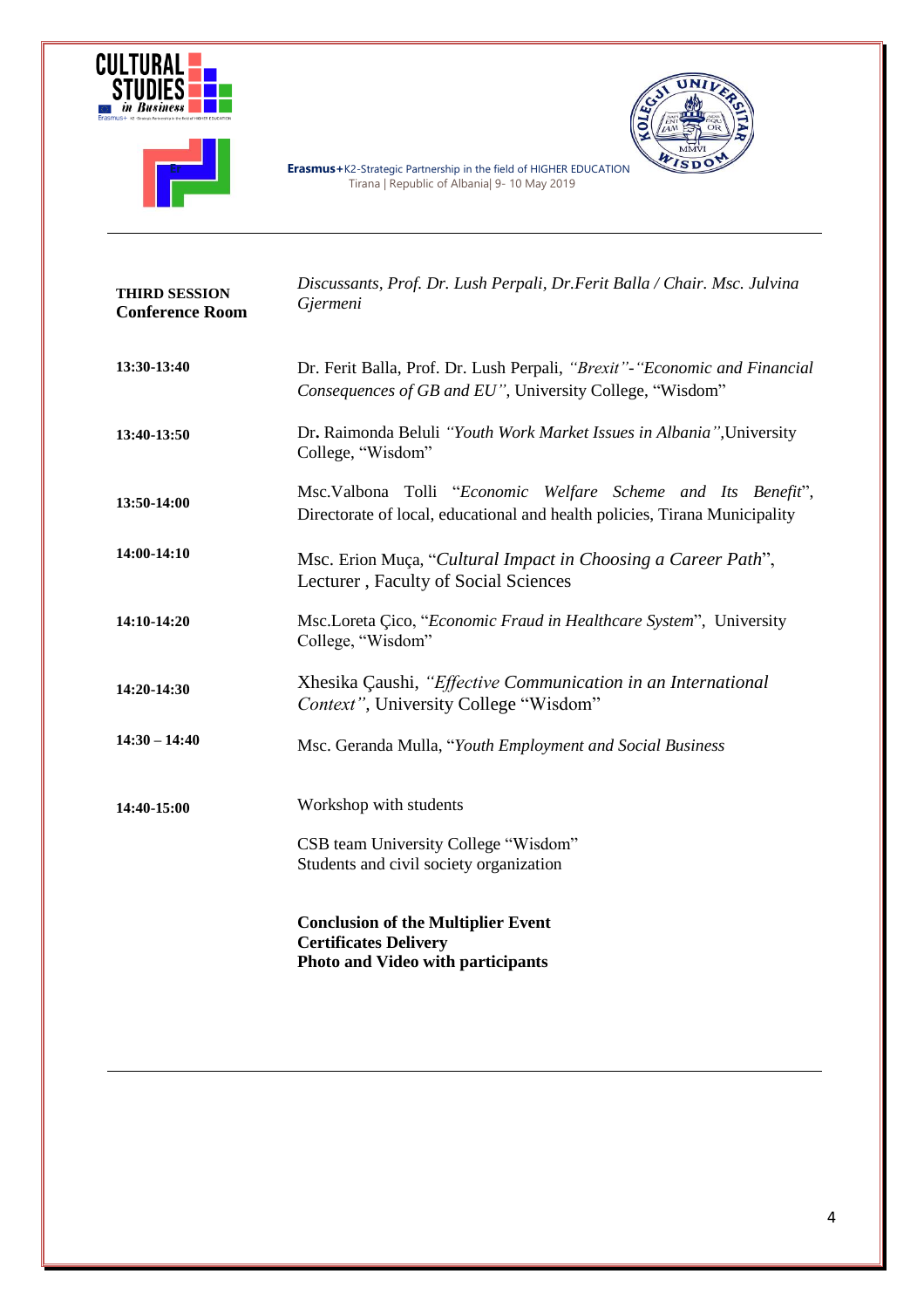



UNIL ē WISDO

**Er Constitute Partners Erasmus** + K2-Strategic Partnership in the field of HIGHER EDUCATION Tirana | Republic of Albania| 9- 10 May 2019

| <b>FOURTH SESSION</b><br>Room 9 | Discussants, Prof. Asoc. Pëllumb Karameta, Dr Edo Sherifi/ Chair.<br>Dr. Jetmira Fekolli                                                                                       |
|---------------------------------|--------------------------------------------------------------------------------------------------------------------------------------------------------------------------------|
| 13:30-13:40                     | Prof.As.Dr.Pëllumb Karameta "Digital Technology in the Learning<br>Process and Smart Pedagogy", University College, "Wisdom"                                                   |
| 13:40-13:50                     | Prof. Dr. Shpresa Delija "Ethics in the Albanian Education System",<br>Foreign Languages Faculty, Tirana University                                                            |
| 13:50-14:00                     | Dr. Elda Gjergji "Freedoms and Human Rights of Vulnerable Groups in<br>Albania" Faculty of Education, "A. Xhuvani" University                                                  |
| 14:00-14:10                     | Dr. Edo Sherifi & Msc. Julvina Gjermeni "Psycho-Social Service Helps<br>Cognitive Development of Autistic Children and Manages Their Behavior"<br>University College, "Wisdom" |
| 14:10-14:20                     | Dr. Lediana Xhakollari "Self-Esteem and Academic Performance in a<br>University Student Sample" University of Shkodra                                                          |
| 14:20-14:30                     | Dr.Ardita Prendi "Psychology of Juveniles in Conflict with the Law"<br>University College, "Wisdom"                                                                            |
| 14:30-14:40                     | Dr. Jetmira Fekolli "Critical Reflection on the Theory of the Act of<br>Dissemination and Pragma Linguistics "University College, "Wisdom"                                     |
| 14:40-14:50                     | PhD. MD. Laura Mezini, PhD. MD. Klotilda Vrenjo "Nursing Education"<br>University of Gjirokastra & Sports Medicine Department, Sports<br>University of Tirana                  |
| 14:50-15:00                     | Ermira Hoxha "Examining the Relationship Between Insecure Attachment<br>with mother, Interpersonal and Affective Problems and Eating Disorder<br>Risk in Young Girls"          |
| 15:00-15:10                     | Dr. Valbona Softa "The Relationship Between Psycho-Social Factors of<br>Motivation and Behavioral Attitudes Towards English Language<br>Learning" University College, 'Wisdom' |
| 15:10-15:20                     | Msc.Mimoza Hysa, "The Canon for the Study of Literature"                                                                                                                       |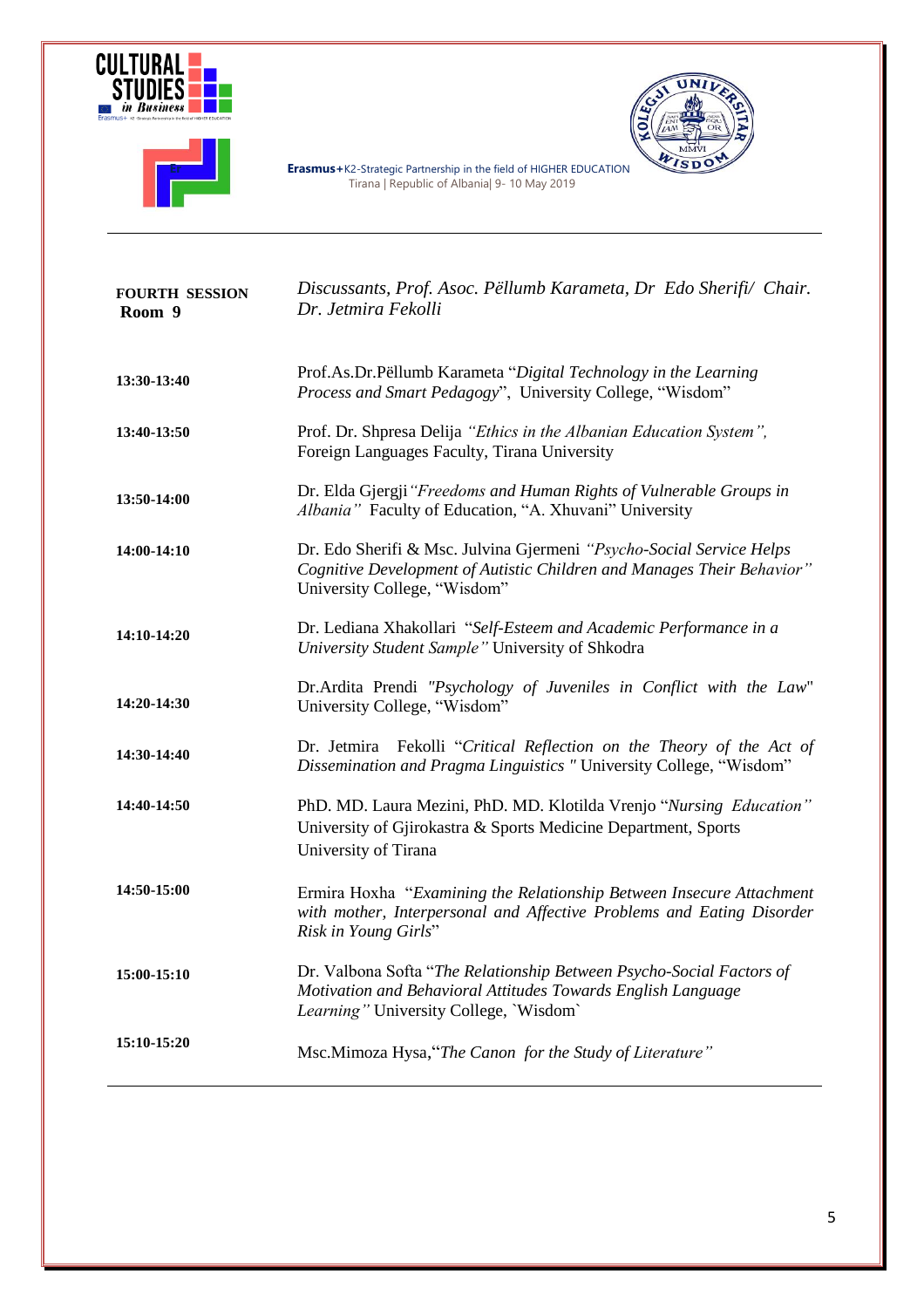|                                                  | <b>b</b>                                                                                                                                                                                                                                                                                      |  |
|--------------------------------------------------|-----------------------------------------------------------------------------------------------------------------------------------------------------------------------------------------------------------------------------------------------------------------------------------------------|--|
|                                                  | Erasmus+K2-Strategic Partnership in the field of HIGHER EDUCATION<br>Tirana   Republic of Albania  9- 10 May 2019                                                                                                                                                                             |  |
| 15:20-15:30                                      | Manjola Zaçellari (Lumani)"Teaching Critical Thinking to Albanian<br>Students in the Framework of the $21^{stC}$ Century Skills", University<br>"Aleksandër Moisiu", Durrës                                                                                                                   |  |
| 15:30-16:00                                      | <b>Conclusion of the Multiplier Event</b><br><b>Certificates Delivery</b><br><b>Photo and Video with participants</b>                                                                                                                                                                         |  |
| Friday - $10^{th}$ May<br><b>Conference Room</b> | International Scientific Conference: `Intercultural Studies in the Field of<br>Justice, Economic and Social Sciences`                                                                                                                                                                         |  |
|                                                  | <b>Law Session</b>                                                                                                                                                                                                                                                                            |  |
| 10:00-10:15                                      | Participant Registration                                                                                                                                                                                                                                                                      |  |
| 10:15-10:25                                      | Discussants: Prof.As.Dr. Naim Mëçalla, Msc. Fatmira Laska/ Chair: Dr.<br>Irna Dobi                                                                                                                                                                                                            |  |
| 10:25-10:35                                      | Dr. Valentina Memini "Observations on Reasons for Reviewing a Final<br>Decision" University College, 'Wisdom'                                                                                                                                                                                 |  |
| 10:35-10:45                                      | Dr. Emir I. Hajdini, "Economic Ssustainability and Direct Foreign<br><i>Investments are not Always in Line"</i> , University College, "Wisdom"                                                                                                                                                |  |
| 10:45-10:55                                      | Enea Sheqi "Transparency and the right to information in European<br>Union", Intellectual Property Directorate, The State Inspectorate of Market<br>Surveillance                                                                                                                              |  |
| 10:55-11:05                                      | Nikola ShabanPhD (candidate), Dr.Saimir Fekolli, Msc. Francesk Ganaj,<br>"The Role of the Court in the Replacement of the Security Measures The<br>Un-unified Jurisprudence of the Criminal College of the High Court in the<br>Republic of Albania", University "Aleksander Moisiu", Durrës. |  |
| 11:05-11:15                                      | Dr. Stiliano Rushaj "Challenges of Contemporaneous Society in the<br>Debate Multi/Interculturalism of the Liberal Democracies", Foundation<br>for Freedom and Democracy                                                                                                                       |  |
| 11:15-11:25                                      | Phd Cand. Meri Kraja& Flutura Shabani "The Critical Perspective of<br>Immigration in Europe "University College, "Wisdom"                                                                                                                                                                     |  |